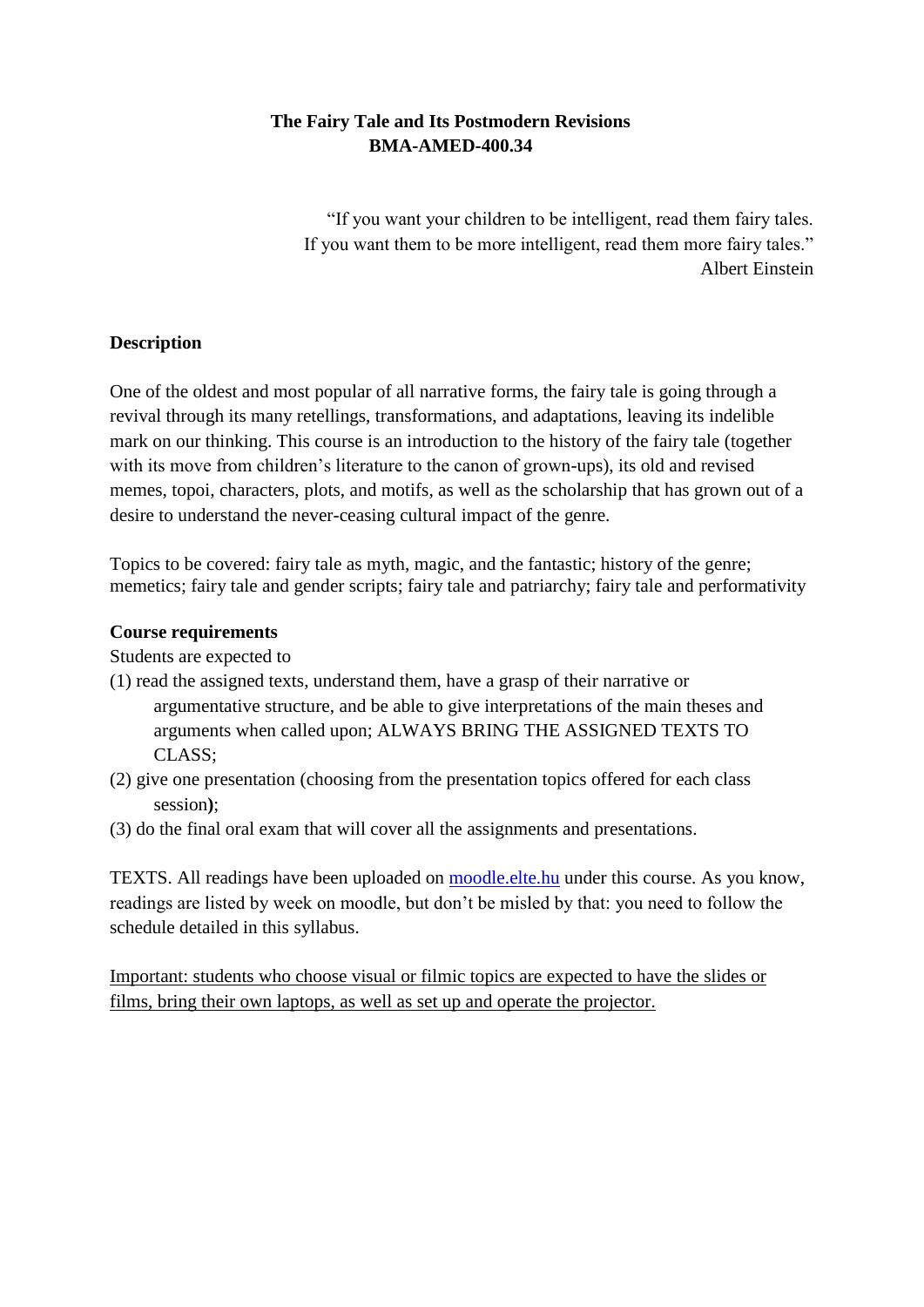#### **Schedule of classes and assignments**

### **February 14 Orientation, presentation topics distributed Introductory lecture**

### **February 21 Studying the fairy tale/I**

Assignment for all: Maria Tatar, Introduction (*The Classic Fairy Tales*, ix-xviii) (pdf) from Bruno Bettelheim, *The Uses of Enchantment* (pdf) "Introduction—Struggle for Meaning" (12-) "Life Divined from the Inside" (30-) "Fairy Tale versus Myth" (44-)

#### **February 28 Studying the fairy tale/II**

Assignment for all: from Bruno Bettelheim, *The Uses of Enchantment* (pdf) "The Child's Need for Magic" (55-) "Vicarious Satisfaction versus Conscious Recognition" (62-) "The Importance of Externalization" (69-) "Transformations" (74-) "Bringing Order into Chaos" (81-)

#### **Presentation:**

Marcia R. Lieberman, "'Some Day My Prince Will Come': Female Acculturation through the Fairy Tale" (pdf)

. . . . . . . . . . . . . . . . . . . . . . . . . . . . . . . . . . . . . . . .

### **March 7 Studying the fairy tale/III**

Assignment for all:

Jack Zipes, "Fairy-Tale Discourse: Toward a Social History of the Genre" (*Fairy Tales and the Art of Subversion*, 1-12) (pdf)

Jack Zipes, "The Liberating Potential of the Fantastic in Contemporary Fairy Tales for Children" (*Fairy Tales and the Art of Subversion*, 169-192) (pdf)

Vladimir Propp, excerpts (in Maria Tatar, *The Classic Fairy Tales*, 378-388) (pdf)

#### **Presentation:**

Maria Tatar, "Heroes," "Villains" (*The Hard Facts of the Grimms' Fairy Tales*, 85-) (pdf) Jack Zipes: "What Makes a Repulsive Frog So Appealing: Memetics and Fairy Tales" (pdf)

. . . . . . . . . . . . . . . . . . . . . . . . . . . . . . . . . . . . . . . .

### **March 14 Fairy tales: history**

### Assignment for all:

Jack Zipes, "Spells of Enchantment—An Overview of the History of Fairy Tales (*When Dreams Came True*, 1-32)

Ruth B. Bottingheimer, "A New History" (*Fairy Tales—A New History*, 103-116) (pdf)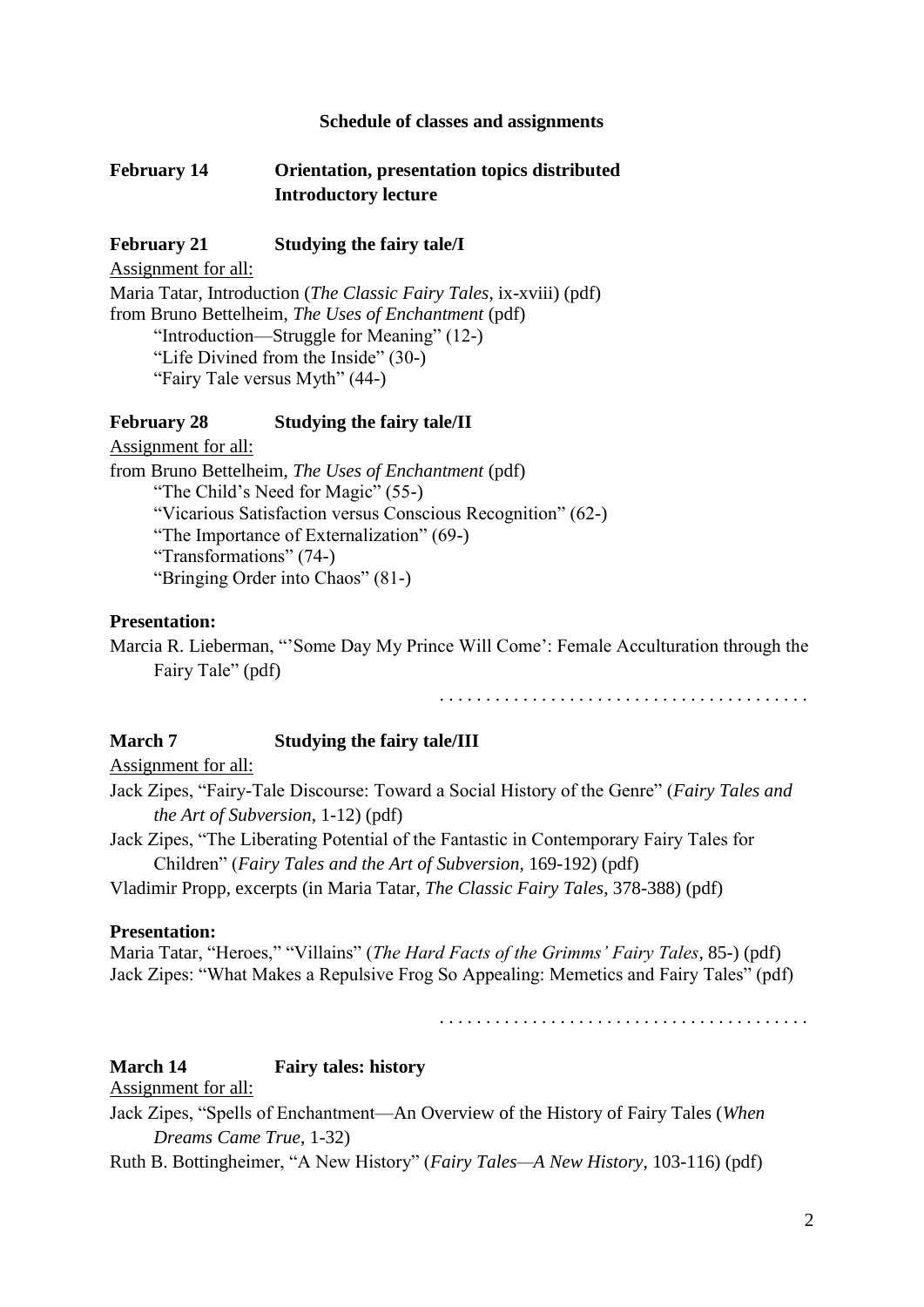### **Presentation:**

Ruth B. Bottingheimer, "Why a New History of Fairy Tales" (*Fairy Tales—A New History*, 1- 26) (pdf)

## **March 21 Fairy tale theory, fairy tale revisions**

Assignment for all:

Jack Zipes, "Toward a Theory of the Fairy Tale as Literary Genre" (*Why Fairy Tales Stick*, 1- 40)

"Imagine Otherwise: Modern Revisions of Classic Fairy Tales" (on Rapunzel, Beauty and the Beast, Chestnut Brown and the Seven Dwarfs, Cinderello, Little Red Riding Hood) (pdf)

### **Presentation:**

Maria Tatar, "Why Fairy Tales Matter: The Performative and the Transformative" (pdf) Emma Donague, *Kissing the Witch* (pdf)

. . . . . . . . . . . . . . . . . . . . . . . . . . . . . . . . . . . . . . . .

. . . . . . . . . . . . . . . . . . . . . . . . . . . . . . . . . . . . . . . .

**March 28 "Little Red Riding Hood," "Beauty and the Beast," "Bluebeard"** Assignment for all:

Maria Tatar, "Little Red Riding Hood" (*The Classic Fairy Tales,* 3-24)

Maria Tatar, "Beauty and the Beast" (*The Classic Fairy Tales,* 25-73)

Maria Tatar, "Bluebeard" (*The Classic Fairy Tales,* 138-156)

Angela Carter, "The Werewolf," "The Company of Wolves," "Wolf-Alice" (*The Bloody Chamber*) (find text)

## **Presentation:**

Jack Zipes, "The Male Key to Bluebeard's Secret" (*Why Fairy Tales Stick*, 155-194) Béla Balázs and Béla Bartók, *The Bluebeard's Castle*

## **April 4 "Snow White"**

Assignment for all: Maria Tatar, "Snow White" (*The Classic Fairy Tales,* 74-100) Angela Carter, "The Snow Child" (*The Bloody Chamber*) (find text) Robert Coover, "The Dead Queen" (pdf) Donald Barthelme, *Snow White* (find text)

## **Presentation:**

Gilbert & Gubar, "Snow White and her Wicked Step Mother" (*The Classic Fairy Tales* 280- 290) film: *Mirror, Mirror Snow White and the Huntsman*

. . . . . . . . . . . . . . . . . . . . . . . . . . . . . . . . . . . . . . . .

. . . . . . . . . . . . . . . . . . . . . . . . . . . . . . . . . . . . . . . .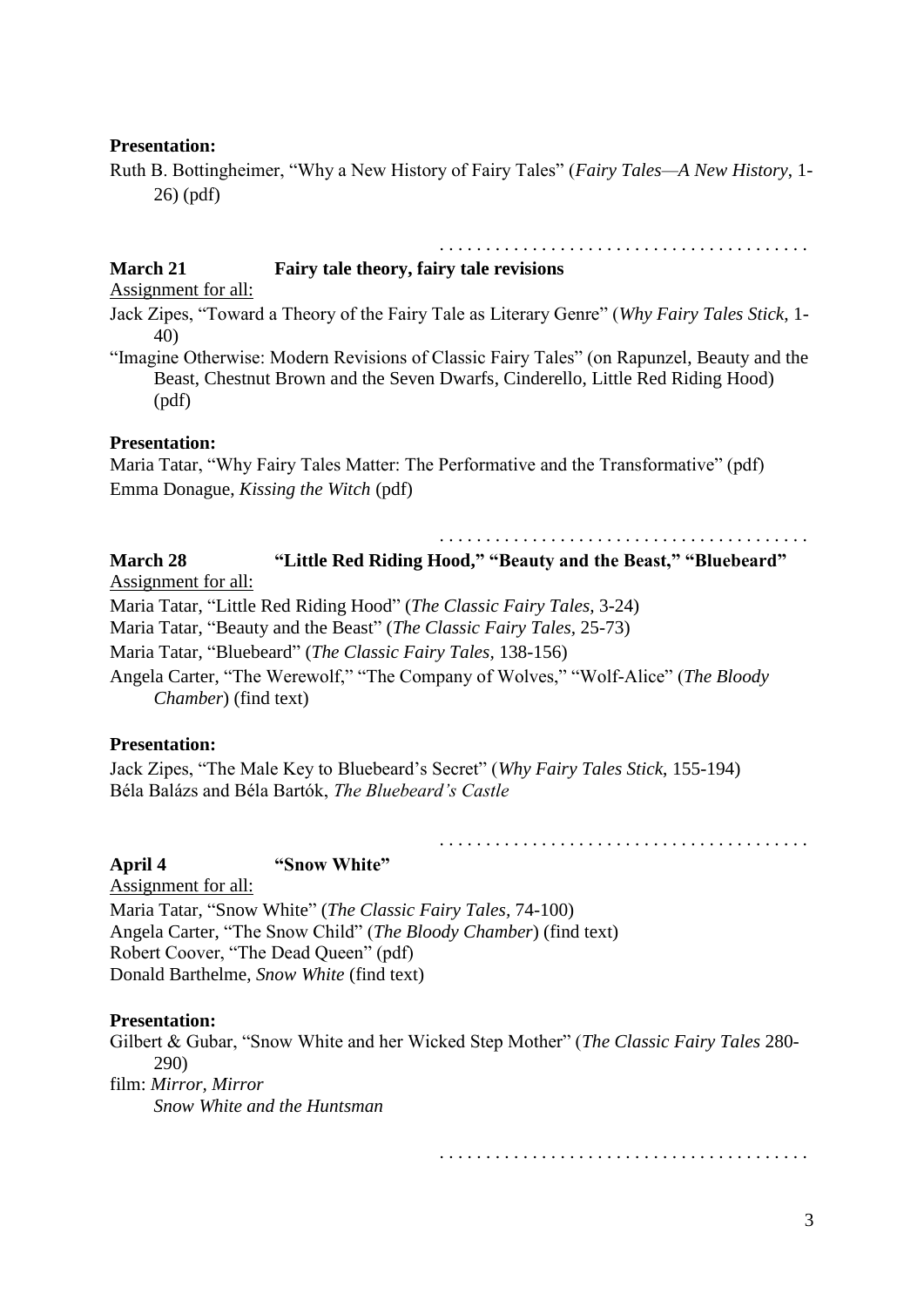## **April 11 "Hansel and Gretel," "The Sleeping Beauty"**

Assignment for all: Maria Tatar, "Hansel and Gretel" (*The Classic Fairy Tales,* 179-211) Grimm brothers, "The Sleeping Beauty" (Maria Tatar*, The Annotated Classic Fairy Tales,* 95- 104) Robert Coover, *Briar Rose* (find text)

#### **Presentation:**

Jack Zipes, "Hansel and Gretel—On Translating Abandonment, Fear, and Hunger" (*Why Fairy Tales Stick*, 195-222)

. . . . . . . . . . . . . . . . . . . . . . . . . . . . . . . . . . . . . . . .

### **April 18 No class (spring break)**

**April 25 "Cinderella"**

Assignment for all:

Maria Tatar, "Cinderella" (*The Classic Fairy Tales,* 101-137) Joyce Carol Oates, *Black Water* (find text)

### **Presentation:**

Christy Williams, "The Shoe Still Fits: *Ever After* and the Pursuit of a Feminist Cinderella" (Greenhill-Matrix, *Fairy Tale Films—Visions of Ambiguity,* 99-115); student will also show selected scenes from the movie *Ever After* (Tennant, 1998) feature film *Sex and the City* (1)

. . . . . . . . . . . . . . . . . . . . . . . . . . . . . . . . . . . . . . . .

#### **May 2 Fairy tale films/I**

Assignment for all:

Jack Zipes, "Walt Disney's Civilizing Mission: From Revolution to Restoration" (*Fairy Tales and the Art of Subversion*, 193-212)

Jack Zipes "Breaking the Disney Spell" (*The Classic Fairy Tales*, 332-352)

#### **Joint presentation of two students:**

Naarah Sawers, "Building the Perfect product—The Commodification of Childhood in Contemporary Fairy Tale Films" (Greenhill-Matrix, *Fairy Tale Films—Visions of Ambiguity,* 42-59); students will discuss the movies *Pinocchio* (Collodi, 1940), *AI: Artificial Intelligence* (Spielberg, 2001), *Robots* (Wedge-Saldanha, 2005)

. . . . . . . . . . . . . . . . . . . . . . . . . . . . . . . . . . . . . . . .

. . . . . . . . . . . . . . . . . . . . . . . . . . . . . . . . . . . . . . . .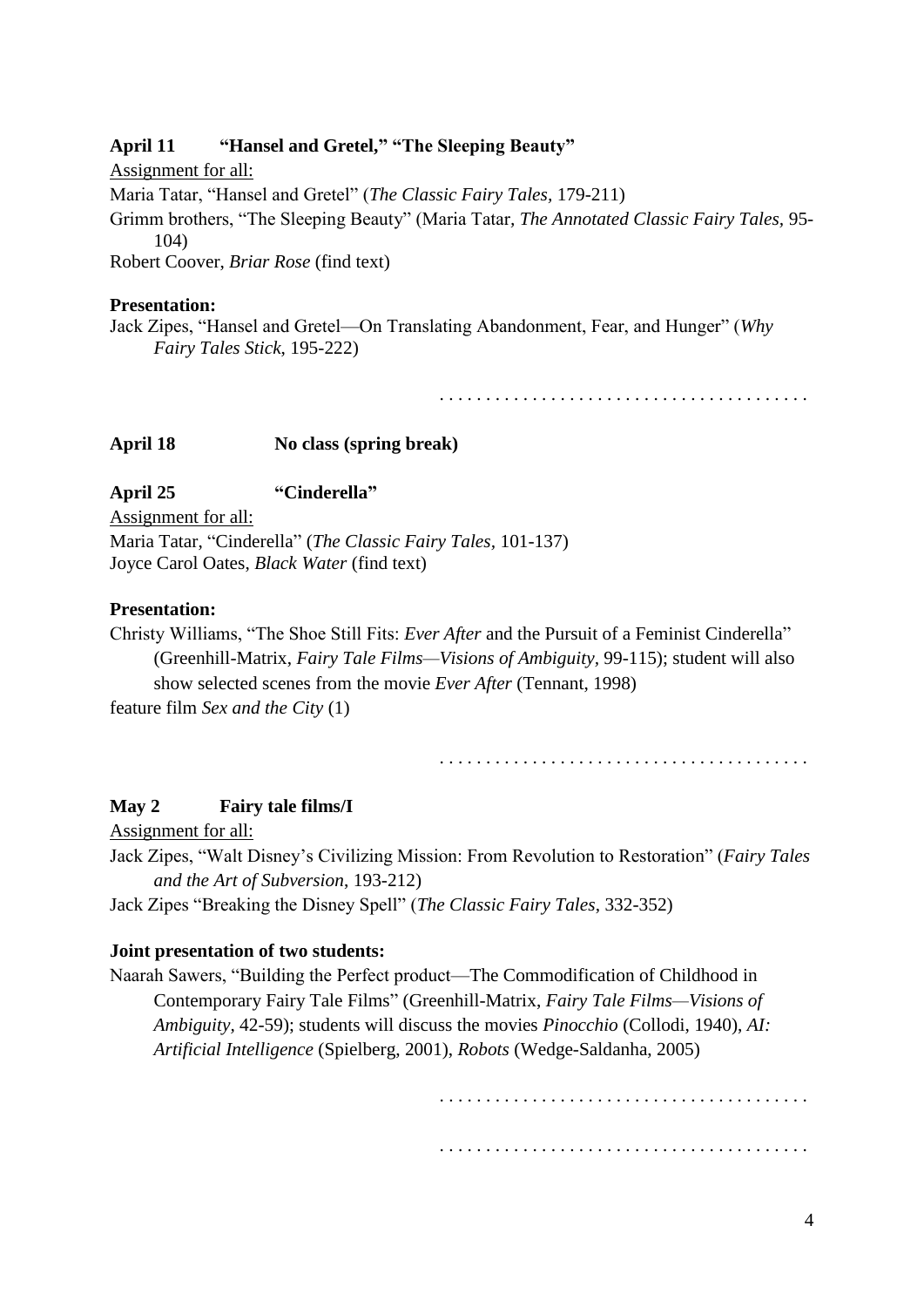# **May 9 Fairy tale films/II**

Assignment for all:

- Jack Zipes, "The Great Cultural Tsunami of Fairy-Tale Films" (Jack Zipes, Pauline Greenhill, and Kendra Magnus-Johnston, ed., *Fairy-Tale Films—Beyond Disney*, 1-)
- Jack Zipes, "Beyond Disney in the Twenty-First Century: Changing Aspects of Fairy-Tale Films in the American Film Industry" (Jack Zipes, Pauline Greenhill, and Kendra Magnus-Johnston, ed., *Fairy-Tale Films —Beyond Disney*, 278-)

# **Presentation:**

Linda Pershing and Lisa Gablehouse, "Disney's *Enchanted*: Patriarchal Backlash and Nostalgia in Fairy Tale Film" (Greenhill-Matrix, *Fairy Tale Films—Visions of Ambiguity,* 137-156); student will discuss the movie *Enchanted* (Kevin Lima, 2007)

. . . . . . . . . . . . . . . . . . . . . . . . . . . . . . . . . . . . . . . .

**May 16 Final oral exam**